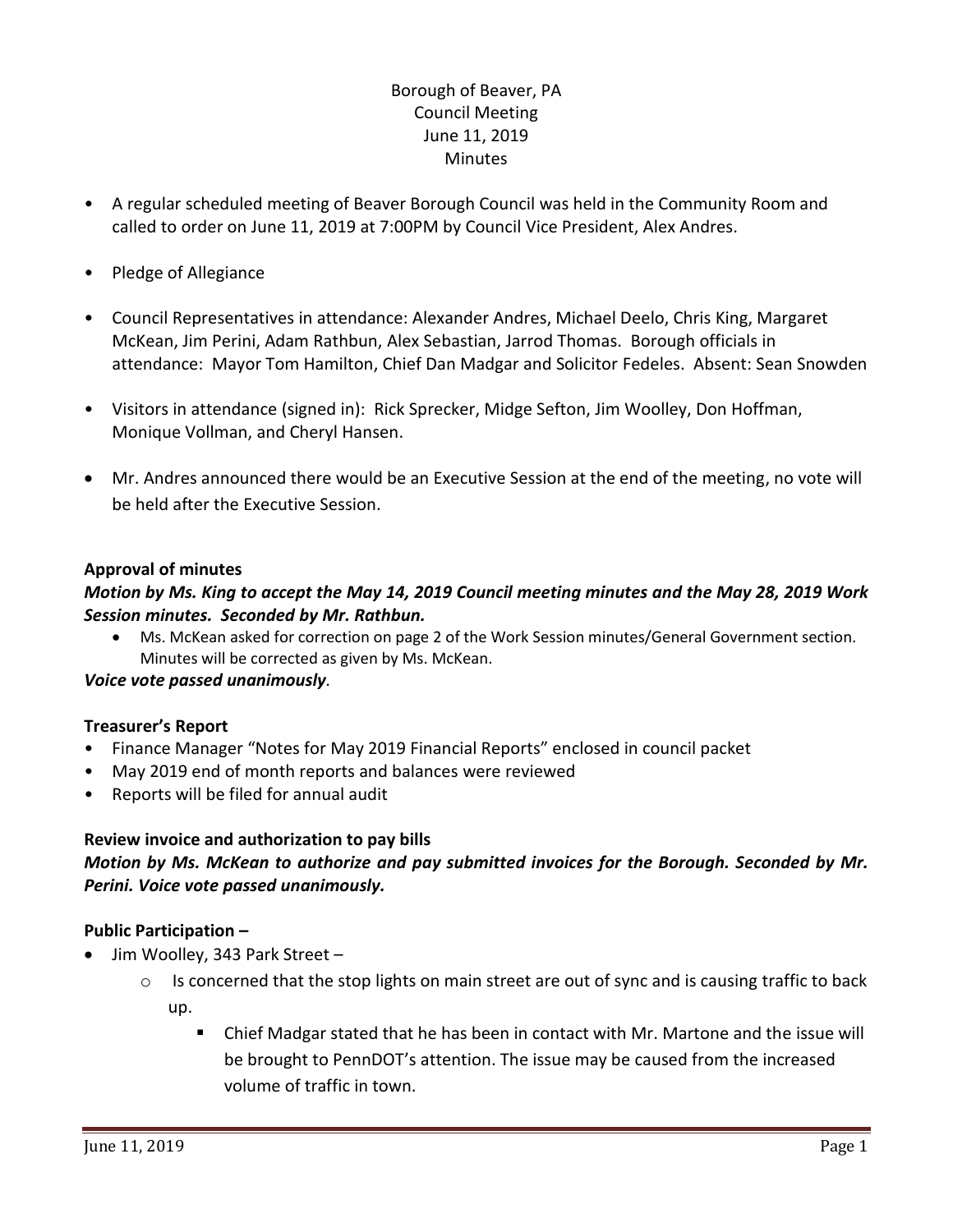- $\circ$  Complementing the paving done within town. Mr. Woolley also thanked the Beaver Police officers for their efforts during Garrison Day and council members for participating in the Library's Book Sale.
- Midge Sefton, 1360 River Road
	- o Asked council to specify the reasoning for council's Executive Session.
		- **Mr. Andres stated the Executive Session will be regarding an employee matter.**
- Monique Vollman, Insurance Street
	- $\circ$  Concerned with vehicles speeding near her home between Canal Street and Fourth Street. There are many children that live on this street and wanted to bring the issue to council's attention. She has been in contact with the Beaver Police and was instructed to also bring the issue to council's attention.
		- Chief Madgar assured Ms. Vollman that he would look at the situation with the Borough Engineer to go over any possible solutions.
- Don Hoffman no address given
	- $\circ$  Is responsible for maintenance of parking meters in town and believes that the borough should keep them because of the guaranteed income they provide.

# **Reports – Commissions / Authorities**

**Council of Governments (COG) –** Reported by Mr. Andres

Was not able to attend the last meeting

# **Civil Service Commission –** No report

# **Zoning Hearing Board (ZHB) –** Reported by Mr. Sprecker

- The ZHB will meet on June 12, 2019 at 7:00PM at the Beaver Borough Municipal Building to hear a request from the Chad Leonberg Team/Equity Resources for a variance to use the commercial space located at 312 College Avenue in the RC-1 zoning district as professional services on the first floor. Requesting relief from the requirement that Professional Services are a permitted use only on the upper floors.
- Chief Madgar informed council that Mr. Sprecker has been in correspondence with the homeowners on 5<sup>th</sup> Street which was discussed at a previous meeting regarding the lack of upkeep and all necessary steps are being taken.
	- $\circ$  Mr. Deelo added that he has spoken to neighbors of this home on 5<sup>th</sup> Street and they are satisfied with the actions taken by the borough.

# **Planning Commission –** Reported by Mr. Deelo

- May 20, 2019 minutes enclosed in council packet
- Multiple projects are being considered, including Quay Park and the Shaw Park Pavilion.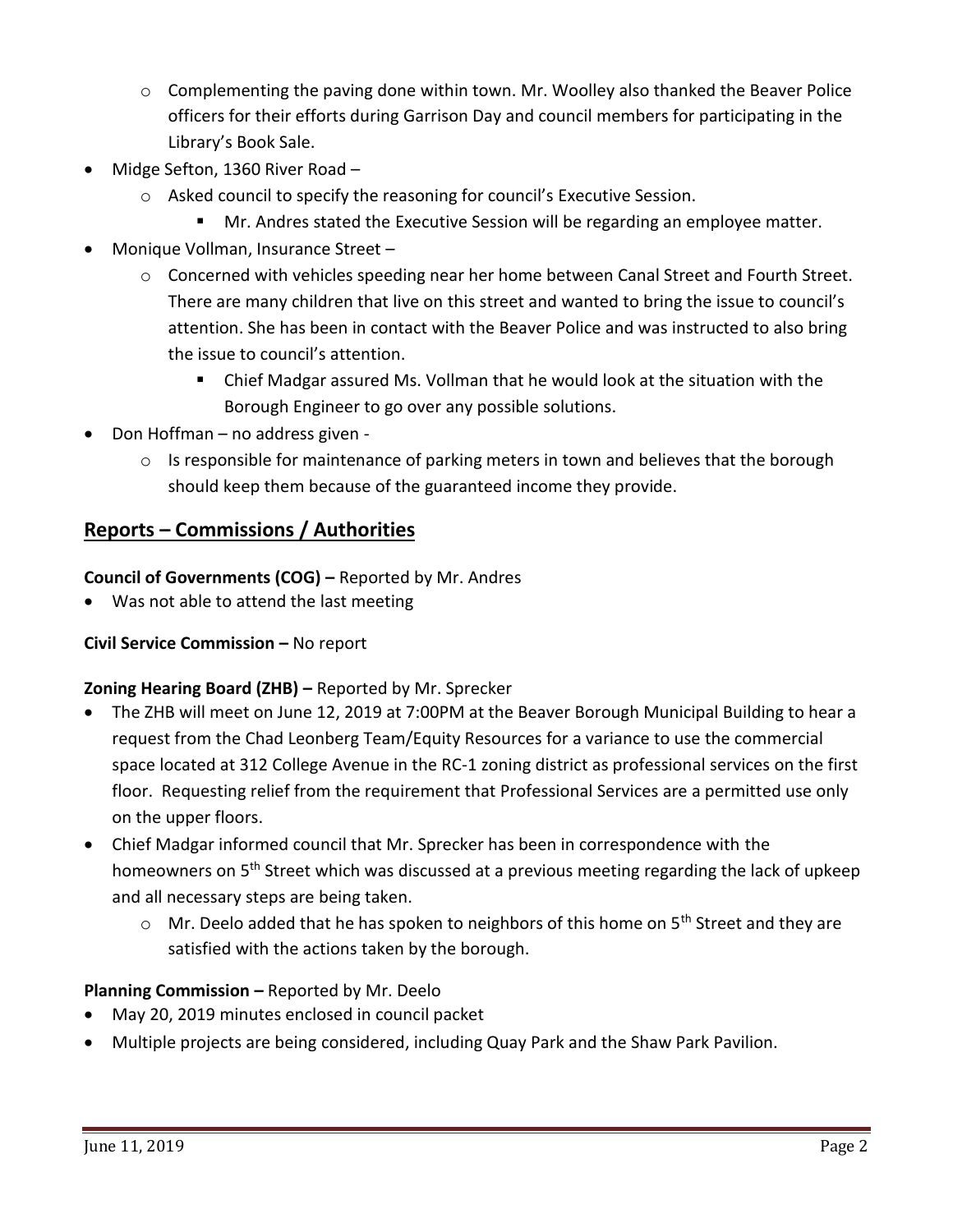# **Tree Commission –**

- June 3, 2019 minutes enclosed in council packet
- Mr. Thomas asked if any follow up was taken regarding weed whacking around young trees in town by borough workers.
	- $\circ$  Chief Madgar said the issue was resolved and the summer help workers were instructed to be extremely careful around the younger trees.

# **Code Enforcement Officer Report –** Reported by Mr. Sprecker

- No report for this month. Mr. Sprecker notified Council he will be modifying his report by summarizing his calls. The report in the past was too detailed and took a lot of time to prepare.
	- $\circ$  Mr. Rathbun stated this is another reason to consider a different software program.
	- o Mr. Madgar agreed and will check with the provider the police department will be getting to see if they have Code Enforcement software.
- Obtaining a warrant for the home located at the intersection of Fourth Street and Dravo Avenue was discussed.
	- o Mayor Hamilton suggested Solicitor Fedeles work with Mr. Sprecker and be involved in this process.

## **Historic Architectural Review Board (HARB) –** No report

### **Municipal Authority –** Reported by Mr. Deelo

- May 15, 2019 minutes and May 14, 2019 Municipal Authority Engineers report enclosed in council packet
- Efforts are being put in place to back up our existing water source to prepare for any possible outages. Interconnects are already in place with Beaver Falls, Vanport, and soon to be Brighton Township.
- The Sewage Treatment Plant grid chamber has been flagged by DEP and needs to be replaced. The Municipal Authority is working with an engineering company to get necessary changes made.
- Drinking water changes are looking to be made from chlorine gas to hypochlorite. An engineering firm has been hired to put together a model for DEP.

# **Council Committee Reports**

## **Public Safety/Code Enforcement –** No report

**Finance** – Reported by Mr. Perini

- As discussed at the work session, the borough is looking at possibly switching accounts over to a different bank.
- Mr. Deelo asked if approved signatures would need to be added to a motion to switch banks.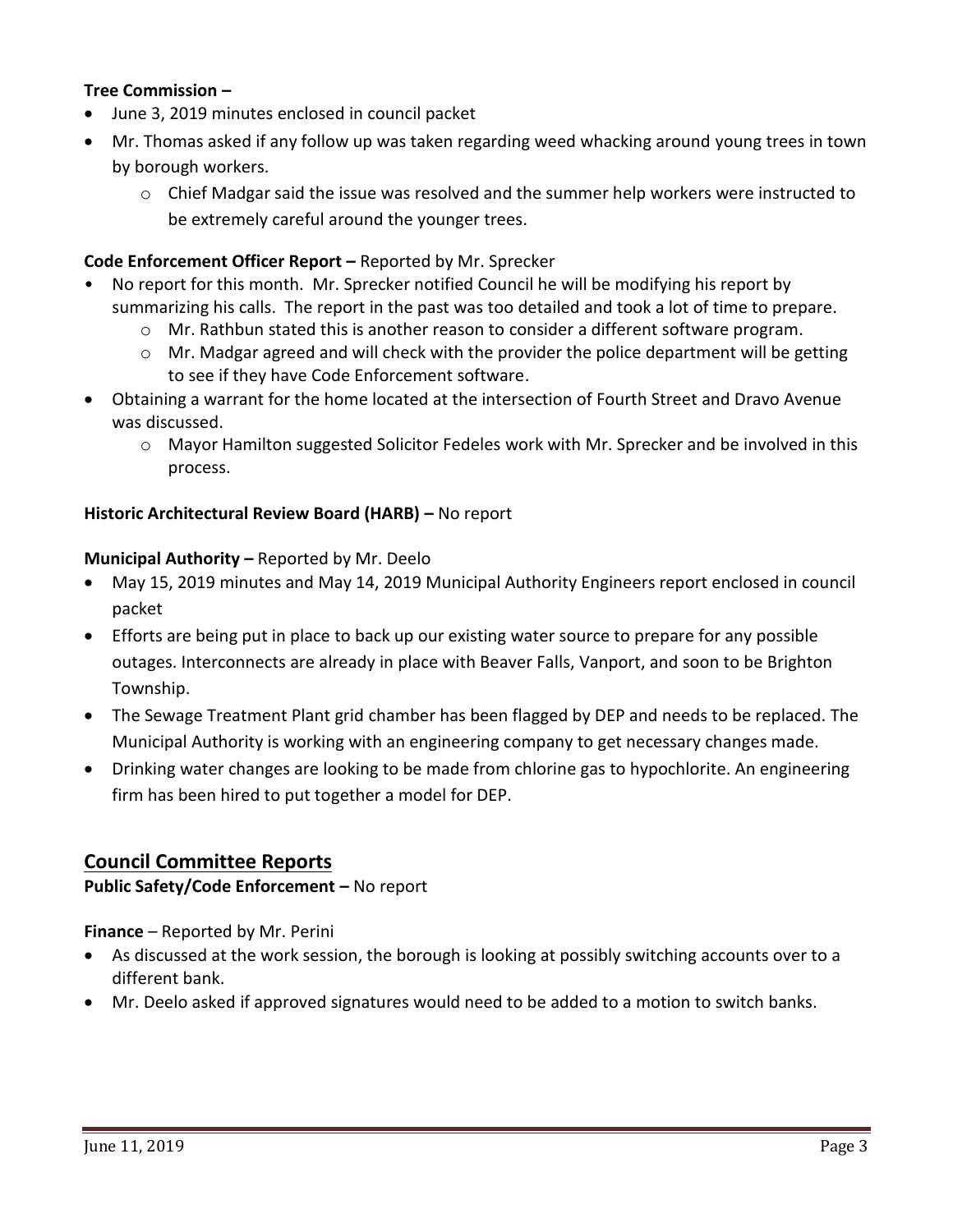**Highway –** Reported by Mr. Thomas

- May 2019 report distributed to council
- Work currently being done by Columbia Gas on Taylor Avenue to correct sinking at no charge to the borough.
- Additional unexpected work is being done to Laura Street.
- Mr. Perini has experienced a significant amount of water draining from Laura Street into his driveway and collects in front of his garage.
	- o Chief Madgar stated the borough would give Jet Jack the opportunity to fix the problem and if they are unable to, a bid would be put out.

# **General Government** – No report

# **Recreation –** Reported by Ms. King

- Ms. King plans to meet with the Pool Manager to see if night swims can be scheduled
- Ms. King asked if police presence would be required if we had movies in the park
	- o Mr. Madgar stated they have had police at past movies
	- $\circ$  The Underground Beaver had just notified him that they are looking into the possibility of donating a projector and screen to the borough
- Mr. Thomas stated he was informed the Beaver School District did not receive the grant for the basketball court. Therefore, he is having the Borough Engineer bid the basketball court along with the Access Road bid.
	- $\circ$  He will have additional information at the next Work Session and hopefully vote at the next Council meeting.
	- o Ms. McKean asked why the school district was not paying for the basketball court.
		- Mr. Thomas explained that the borough did attempt to partner with the school district for the basketball court, but they were not able to provide the funds out of their budget.
		- Mr. Rathbun said that he believes the basketball court would be something the borough could provide to the residents to enjoy.
		- **Ms. King and Mr. Thomas suggested to consider sponsorships and donations.**

# **Reports**

# **Manager's/Police Report –** Reported by Chief Madgar

- TurnKey has generated the borough approximately \$24,000
- Pension audit/exit review went very well. Mr. Kennedy complimented the recordkeeping processes by Ms. Champ, Ms. Miser and Ms. Hindman.
- Liquid Fuels audit also went well.
- Pool May deposits total \$37,147
- Asked Civil Service to start the process of extending the list.
	- o Ms. Sefton stated that a meeting date has already been set.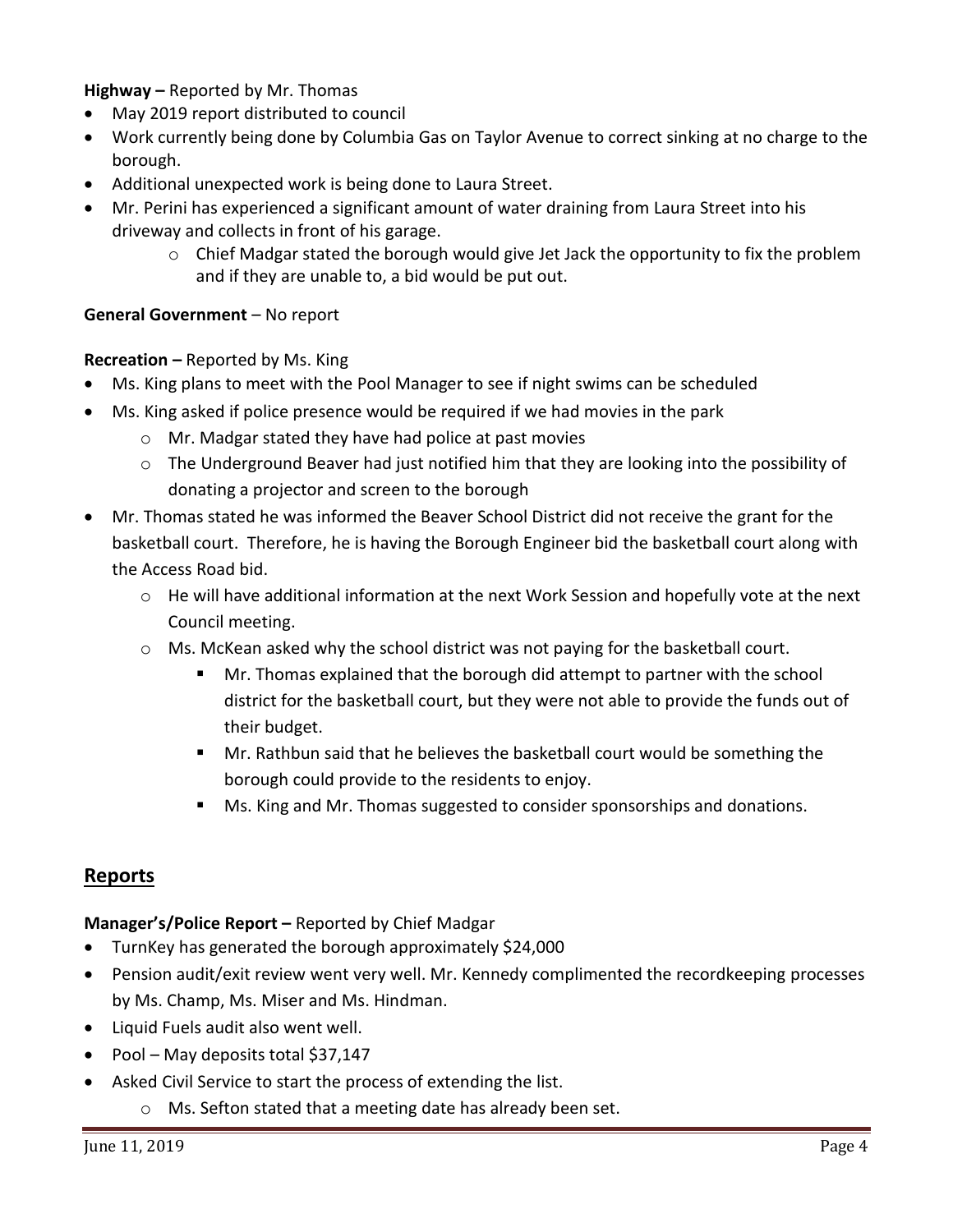- Ms. Hindman Rental Registration update:
	- o May 2019: Registered 13, Inspected 35, Re-inspected 10
	- o 2019 Year totals: Registered 606, Inspected 195, Re-inspected 41

## **President's Report –** Reported by Mr. Andres

 Complimented the Beaver Police's efforts during Garrison Day and the success of the Fire Department's 5K Race in town.

## **Mayor Hamilton –**

- May 2019 Police monthly report distributed to council members
- Complimented Garrison Day and the Fire Department 5K Race. Thanked and complimented the Police Department and borough workers for their efforts.

### **Fire Department** – Reported by Mr. Perini

518 participated in the 5K Race

### **Emergency Management Coordinator – No report**

### **Borough Engineer and Borough Municipal Authority Engineer –**

May 2019 Borough Engineer monthly report enclosed in council packet

### **Solicitor Report –**

- Bridgewater case has been resolved and the consent order was provided in council packet. The outcome allows the Municipal Authority and the Beaver Borough access to West Bank Lane.
- The solicitor and Borough Engineer are currently working on documentation to move forward with the Library expansion project.
- Negotiations Committee for the police department contract will be Mr. Rathbun, Mr. Sebastian, Mr. Deelo and Mr. Kennedy.

# **Old Business**

## **Motion – Chapter 15, Motor Vehicles and Traffic Ordinance**

*Motion by Mr. Thomas, I move that Beaver Borough Council approve the attached Ordinance removing parking meters from the Borough and establishing a two hour parking limit in their place. Seconded by Mr. Deelo. Voice vote passed unanimously.* 

## **New Business**

#### **Motion – Borough's Bank Accounts**

Motion by Mr. Perini that Beaver Borough Council effective immediately establish PNC Bank as the financial institution for the Borough's bank accounts and to transfer any current accounts the Borough has with FNB Bank to PNC Bank. Seconded by Mr. Sebastian.